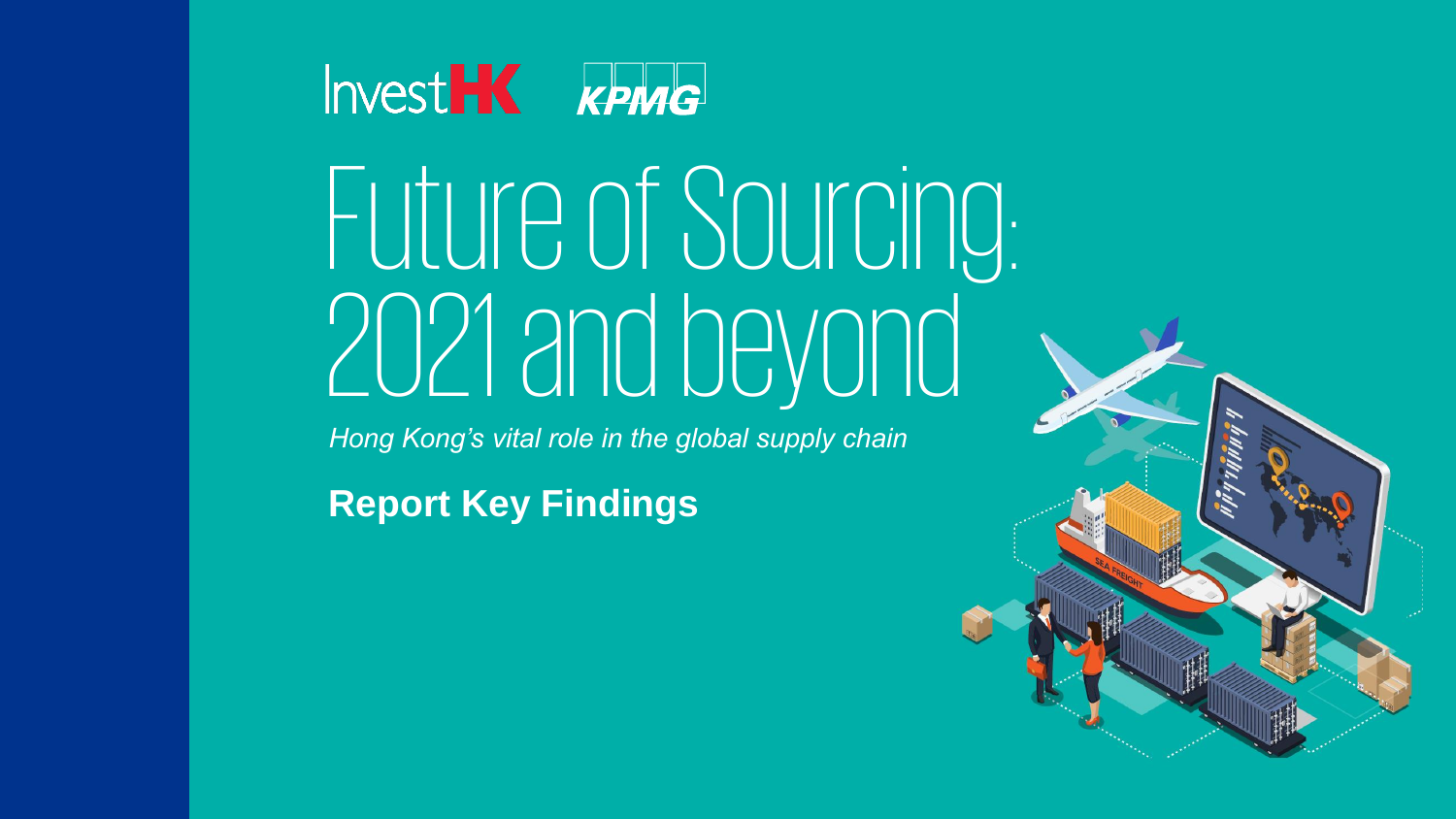# Future of sourcing: 2021 and beyond

### **Key findings:**

1

3

5

2

4

• **Significant economic impact of COVID-19 has impacted the entire**  supply chain for some time to come. Companies have suddenly realized that there is a need to digitize across those supply chains.

• **So where is the next Hong Kong?** Well simply stated we are never going to see another Hong Kong emerge in this new era of digitisation and we do need to prepare ourselves for this new digital era where we operate across a seamless global marketplace.

• **Organisations need to leverage new digital technologies** to ensure they can track those changing consumer behaviours, consumer journeys and consumer spending patterns with the need for more precise consumption patterns through data analytics.

• **The globalisation of supply chains will actually see Hong Kong survive and thrive** but we must be more agile as we serve those future digital supply chains with next generation data analytics, AI and automation.

• **Talent Development and upskilling our people is critical** for the future survival with both the international business mindset and more innovative thinking required to stay ahead of the curve.

InvestHK is the Hong Kong Special Administrative Region (HKSAR) Government Department responsible for Foreign Direct Investment. All rights reserved. © 2020 KPMG, a Hong Kong partnership and a member firm of the KPMG global organisation of independent member firms affiliated with KPMG International Limited ("KPMG International"), a private English company limited by guarantee. All rights reserved.

Each of the trends identified in this sourcing study have accelerated with the beginning of COVID-19. This new study covers a number of established industry players along with the startup and digital ecosystem across not only supply chains but the wider consumer and retail sectors as we see the impact of those changing consumer behaviours.

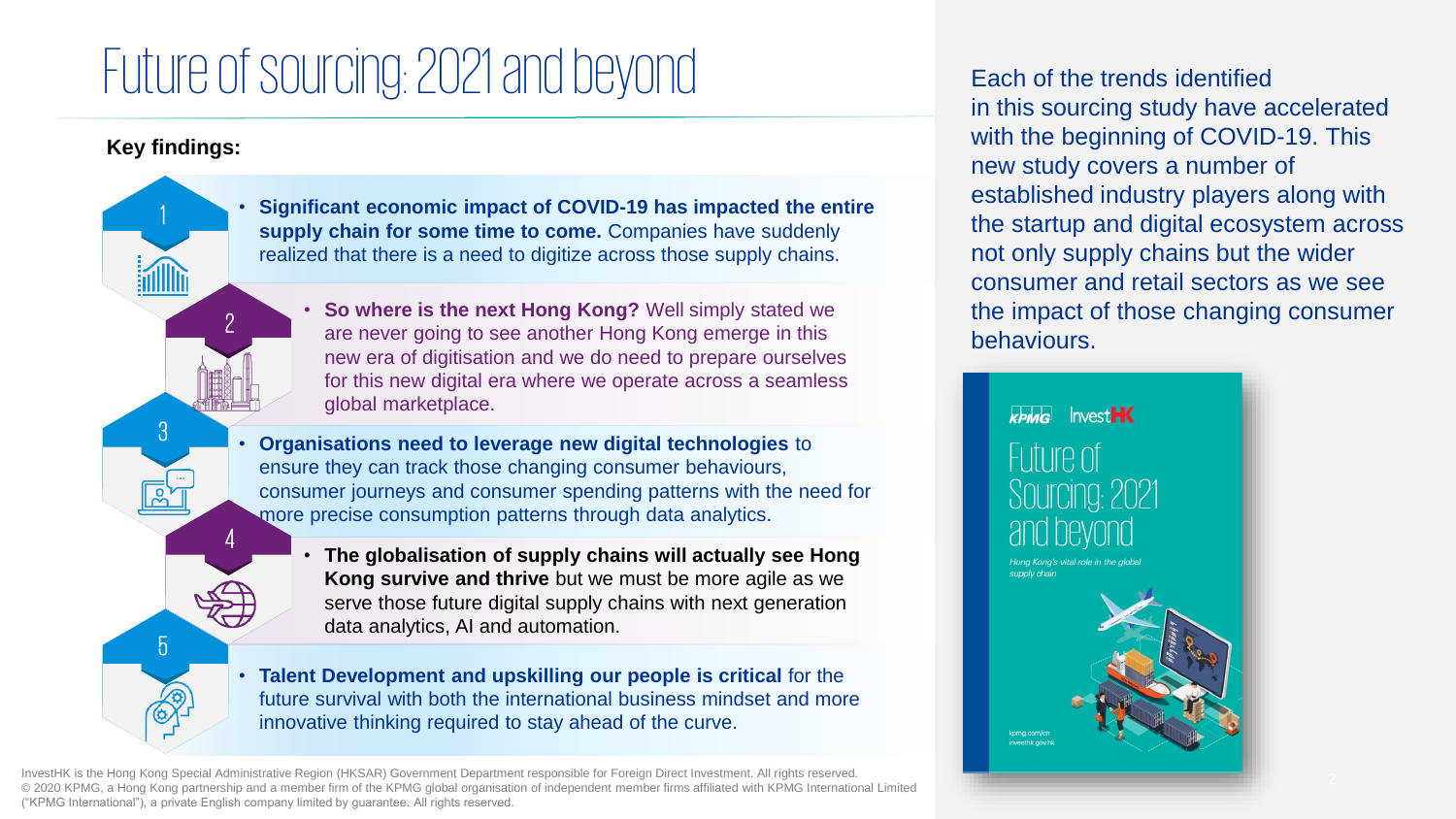## Future of sourcing: 2021 and beyond

Hong Kong is transforming into the next steps as a **global digital supply chain services hub**. The city has taken on major roles in every link of the manufacturing chain, from product design and development to the delivery of goods to consumers. Our analysis focuses on several key points:

- A high concentration of **sourcing talent** can be found in Hong Kong
- Hong Kong's role as a **regional hub** in the rest of Asia and its long-established ties around the globe show it is an ideal place to manage supply chains
- **Strengths** in **financial, legal and commercial** structures make the city a preferred place to carry out business between Mainland China and the world, especially through the **Greater Bay Area**
- Impact of the **Clustering effect** of cities if you combine Hong Kong together with Shenzhen and Guangzhou
- Hong Kong is well placed with its **internationally minded sourcing and design workforce** to support diversification of manufacturing across ASEAN
- The **rise and rise of ESG Reporting** and sustainability
- **Changing consumer expectations** about the origin and manner of production
- The Hong Kong **government's continuing support** and drive of **innovation**
- **New technologies** are allowing businesses to operate more flexibly and seamlessly across the globe and regionally

## **InvestHK** KPMG Future of Sourcing: 2021 and beyond

Hong Kong's vital role in the global supply chain

kpmg.com/cn investhk.gov.hk

InvestHK is the Hong Kong Special Administrative Region (HKSAR) Government Department responsible for Foreign Direct Investment. All rights reserved. © 2020 KPMG, a Hong Kong partnership and a member firm of the KPMG global organisation of independent member firms affiliated with KPMG International Limited ("KPMG International"), a private English company limited by guarantee. All rights reserved.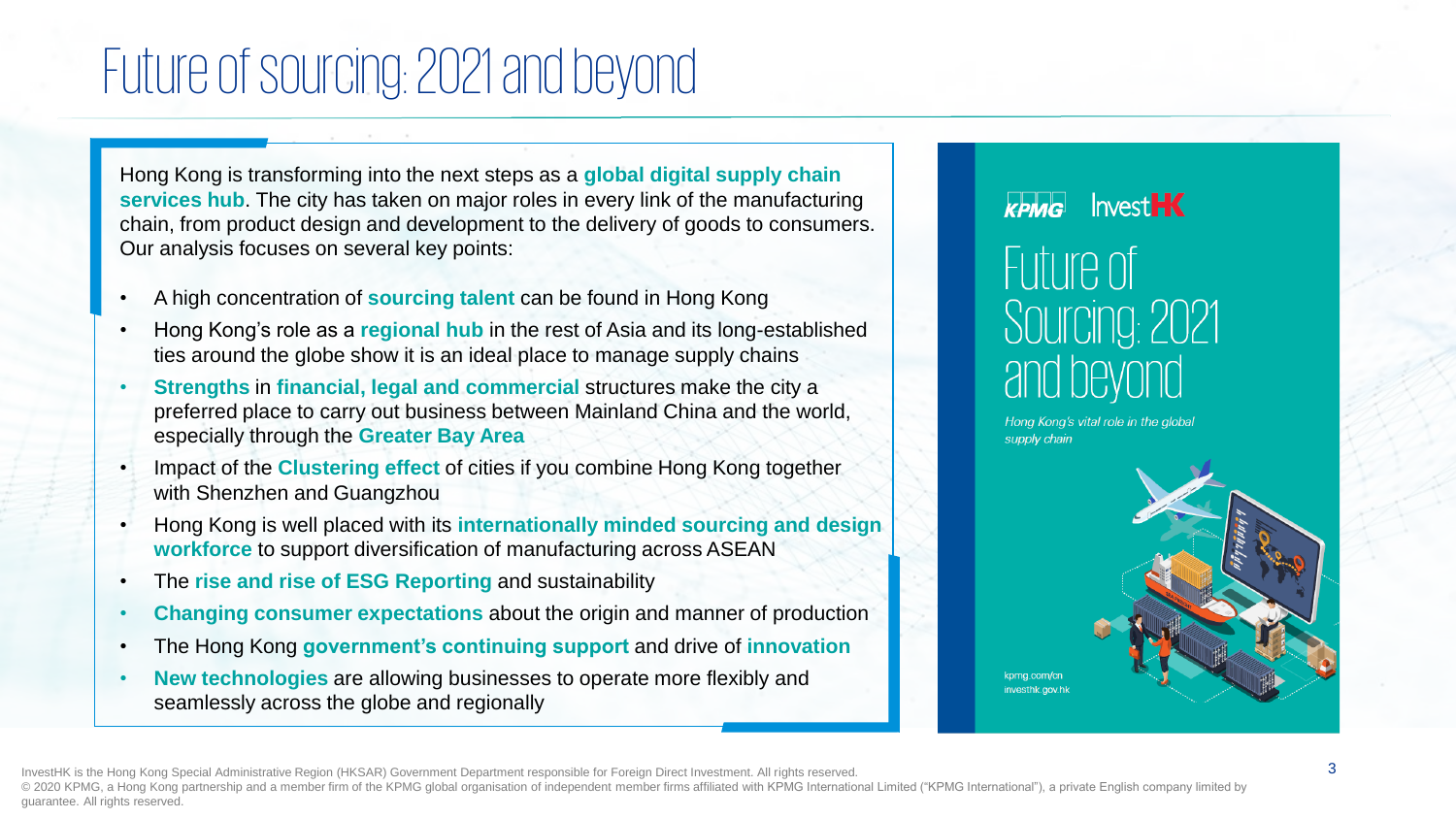## Hong Kong is at the heart of end-to-end supply chains



#### **Merchandise traders improving their rankings among the world's top 50, 2009-2019**



InvestHK is the Hong Kong Special Administrative Region (HKSAR) Government Department responsible for Foreign Direct Investment. All rights reserved. © 2020 KPMG, a Hong Kong partnership and a member firm of the KPMG global organisation of independent member firms affiliated with KPMG International Limited ("KPMG International"), a private English company limited by guarantee. All rights reserved.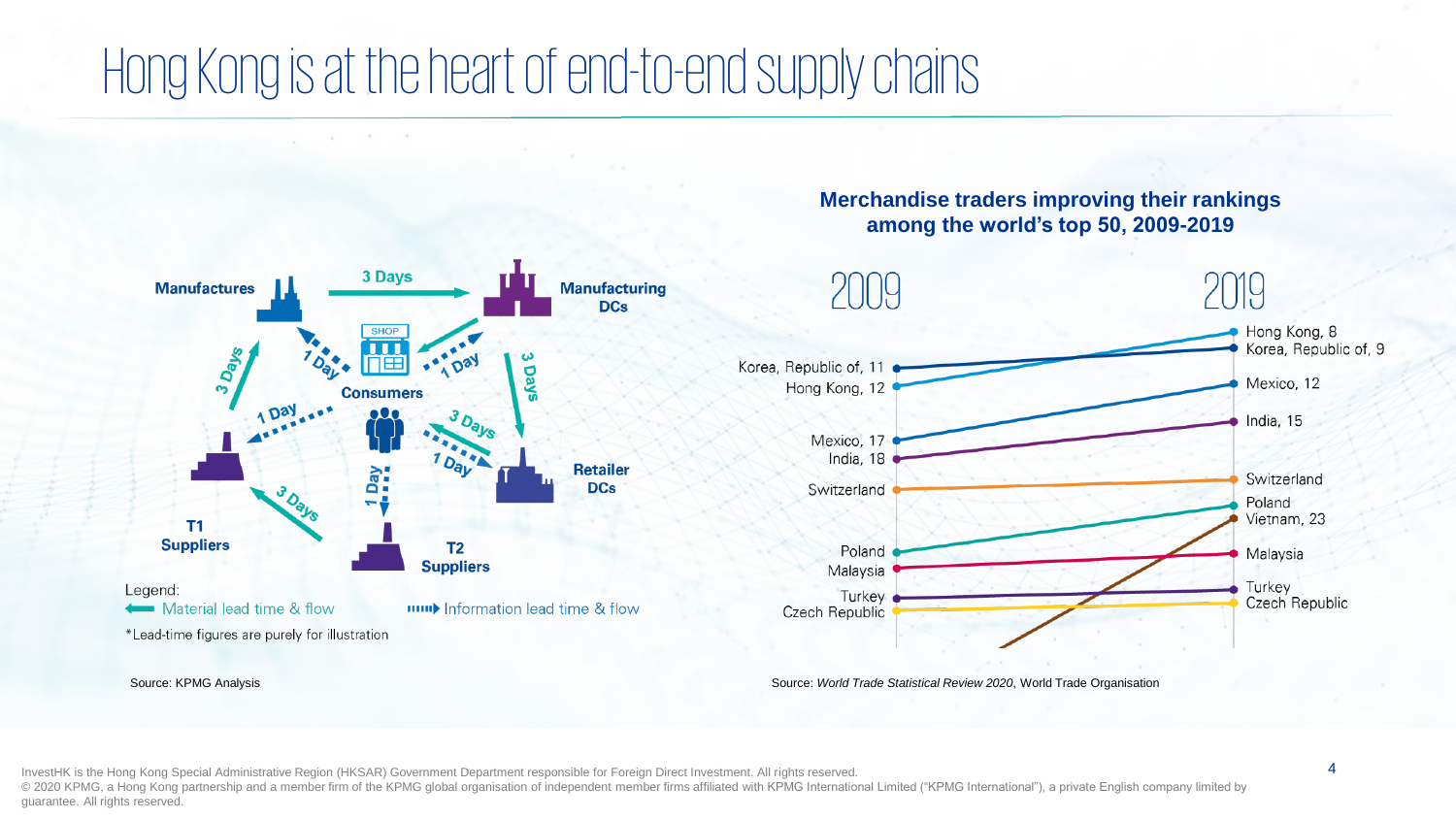## Interviewee viewpoints

**Anne-Laure Descours** Chief Sourcing Officer, PUMA

*When it comes to overseeing those supply chains, Hong Kong is the best option with the flexibility and adaptability of HK people being the key to the city's efficiency with entrepreneurial talent, overall ease of doing business and its central location make it an ideal hub.* 

*The industry's brains are still in Hong Kong. For Hong Kong to burnish its competitive appeal, it needs a new mindset, including being able to react faster to the impact of new technologies*

**Roger Lee** CEO, TAL Group



*Hong Kong is a safe place to be. It is tax efficient, it has got great talent and – COVID-19 aside – it is easy to travel from here to everywhere else in the region. That makes it a strong location for managing functions that can be spread across several countries.*



*Hong Kong's status as an important financial hub reassures companies like VF. Equally significant is the city's unique blend of a strong supply of leadership staff and a history of transformation. More data scientists needed +HK educational institutions need to deepen partnerships with industry.*

InvestHK is the Hong Kong Special Administrative Region (HKSAR) Government Department responsible for Foreign Direct Investment. All rights reserved. © 2020 KPMG, a Hong Kong partnership and a member firm of the KPMG global organisation of independent member firms affiliated with KPMG International Limited ("KPMG International"), a private English company limited by guarantee. All rights reserved.